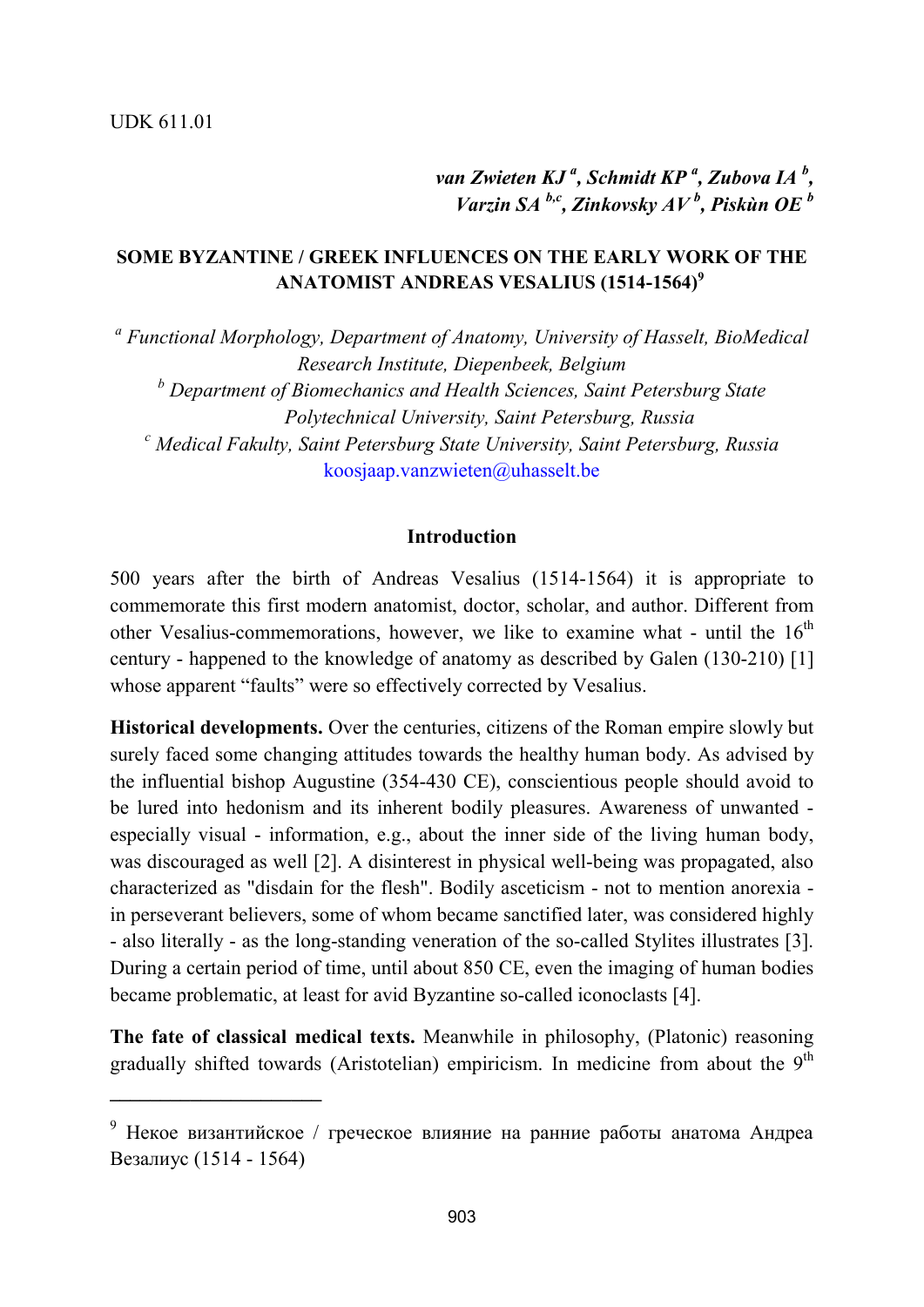century CE, the influential, pre-eminently empirical medical writings as formulated by the prominent physician and philosopher of Greek descent Galen (130-210 CE) were passed down in translations, more specifically those from the original Greek into Arabic [5]. "Galen started medical training with dissection, and went on to study physiology and the movements of human body, and then he came to an end with the subject of diagnosis" [5]. However, some Arabic summaries of Galen's books, somewhat underemphasized the necessity of personally performing dissections [5]. Moreover, Galen's comparative-anatomical, surgical and empirical background, deeply rooted in the typical Roman gladiator- and war-surgery [1], gradually became forgotten. The need for empiricism, however, continued to be supported by many scholars, e.g., the authoritative Iranian physician and writer Rhazes (854-925 CE) [6].

**Knowledge of original Greek texts.** In the next century, the so-called schism (1054 CE) between East and West meant the start of an ongoing separation between the interpretation of original Eastern European (Greek or Byzantine) science and the slowly progressing Western European (Medieval) science. Some argue "that this schism was catastrophic to both East and West; that the mystical and monastic sensibility of the East was, for the most part, lost to the West; the emphasis on Reason, and the scholasticism that gave rise to Western science, was lost to the East" [7]. Examples of such differences between East and West can be found in visual arts too. Illustrations, e.g., icons, show the so-called "Byzantine perspective", being brought to perfection, especially in the East [8].

**The Renaissance.** From the dawn of the Second Millennium CE, Western European Medieval Universities cautiously applied two approaches: the *Platonic* reasoning and the *Aristotelian* empiricism. Concerning Galen's anatomy, Platonism implied : blindly following the author's *Greek* texts - be they handed down from *Arabic* summaries, translated into elegant, Ciceronian *Latin*. From about the Duecento which preceded Renaissance, many Western Universities advised their Medical Faculties to arrange at least one public dissection - better: an anatomical demonstration - a year, showing the infallibilities of Galen's texts. During Renaissance however, arts (e.g., Leonardo da Vinci, 1452-1519) and sciences (e.g., Andreas Vesalius, 1514-1564) started to doubt the correctness of Galen's translated, summarized, and again translated anatomical descriptions.

Their drive was sincerely Aristotelian, in other words: having dissected personally they eventually could identify many differences with regard to Galen. Galen however, had extrapolated comparative vertebrate morphology to human anatomy. Consecutive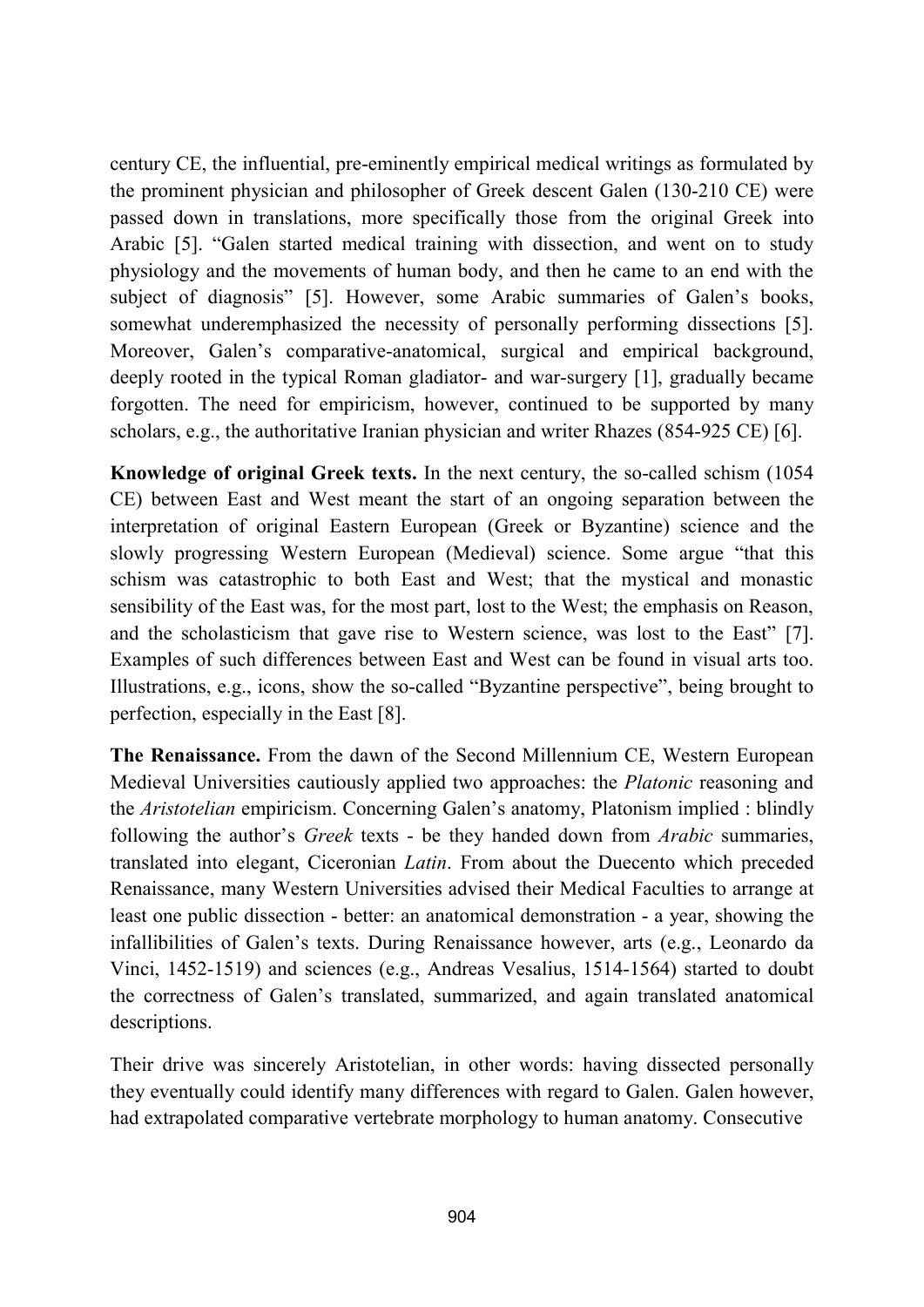translators, not being familiar with these most intricate anatomical differences from their own experiences, could have easily overlooked such details. Most academics were not aware of these and other differences. It is accepted, however, that Vesalius in turn may have been greatly inspired by e.g. Rhazes [6].

## **Material & Methods**

**Simulation**. Starting from the hypothesis that "a translation is, or may be, a corruption of the original", we simulated - anachronistically though - the possible fate of the originally Greek descriptions by Galen  $(2<sup>nd</sup> - 3<sup>rd</sup>$  century CE).

**Control experiment.** As a control experiment therefore, the original ancient Greek description of the well-known Christmas story from Luke's Gospel  $(1<sup>st</sup>$  century CE) [9], was translated automatically by means of Google Translate ® (\*).

**Translation Test.** Luke's original ancient *Greek* text was translated into *Arabic*, after which these now Arabic sentences were translated again - namely into *Latin*. For convenience, this Latin translation was finally translated into present-day English. Thereafter, this English text was carefully checked for its comprehensibility. This whole procedure was performed several times, and also on different moments, namely during three consecutive days in September 2014.

### **Results**

Rather to our surprise, as a consequence of translation procedures, **40 % - 50 %** of the original ancient Greek text had **disappeared** or was **corrupted,** or **lost in translation**. This apparently was the result of producing untranslatable and / or incomprehensible, and / or even inappropriate words - sometimes whole phrases.

### **Discussion**

In spite of the surprising results of our translation test, these are nevertheless in accordance with modern Translation Quality Assessment (TQA) Research [10].

 $\mathcal{L}_\text{max}$  and  $\mathcal{L}_\text{max}$  and  $\mathcal{L}_\text{max}$ 

<sup>(\*)</sup> *Also see: Groves M, Mundt K (2015) Friend or foe ? Google Translate in language for academic purposes. English for Specific Purposes, 37, 112-121.*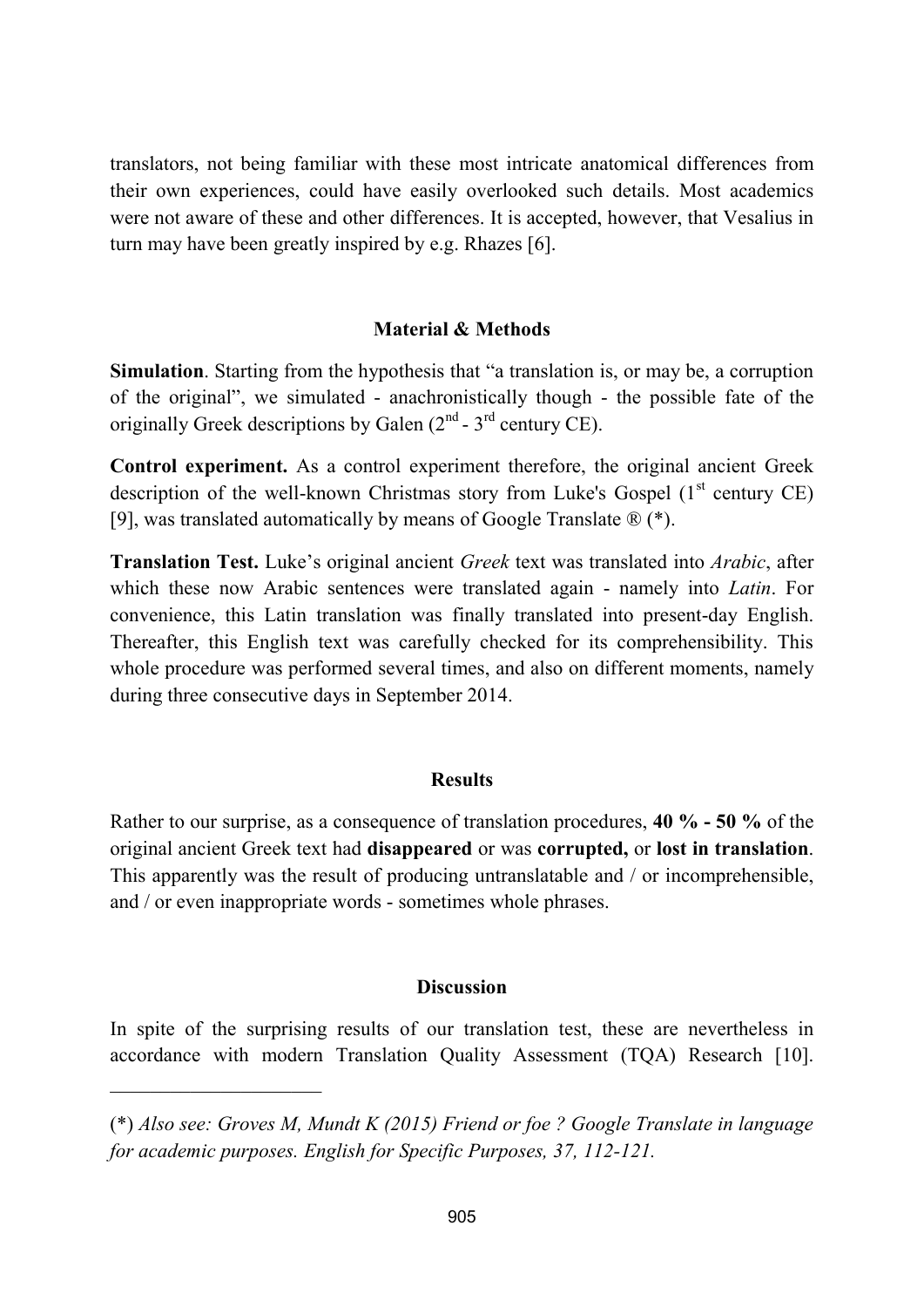Now with respect to Vesalius and his followers, it may be said that this attitude of "examine and verify everything yourself" - so essential for today's science -, started during the Renaissance indeed [6]. In view of several other great, e.g., geographical discoveries starting in the 15<sup>th</sup> and 16<sup>th</sup> century [11], Vesalius may be characterized as a pre-eminent Renaissance craftsman, observer, scholar and author. His life's anatomical work "De Humani Corporis Fabrica" (1543) describes, presents and shows man's *internal geography* in convincingly correct ways despite well-intentioned spiritual advices by authors such as Augustine [2]. Furthermore, though Vesalius' "corrections" of Galen may have come down to "*correcting* long-standing *errors* in *observation* and *translation*", one still wonders which other elements may have contributed to the continuing success of his work.

We consider the following factors, some of which are also inherent to anatomy.

1. In the Middle Ages but also later, confirming evidence as well as canonization did play a role in curiosity about our inner body [12] [13].

2. The overwhelming images (woodcuts) of Vesalius' anatomical dissections resulted from the close collaboration between Vesalius as a physician and an anatomist, and a visual artist - most likely Jan Stephan van Calcar [14]. Some Western European rules of perspective-in-the-arts however, were not fully respected in his anatomical illustrations [15]. Anatomically, 3-D representation is important even now, e.g., in anatomical modelling [16].

3. In words and images the "Fabrica" demonstrates, taking us "by the hand", disputing and arguing in academic style. Therefore, also didactically, our personal experience has convinced us that most of Vesalius' "take-home messages" are surprisingly "lifelike" and vivid - not to say quasi-modern.

4. Around the start of the  $16<sup>th</sup>$  century, Alessandro Benedetti (1450-1512) was a professor of Anatomy and Surgery at the University of Padua. Having "obtained his degree in Padua in 1475, he stayed for many years on the *(Greek !)* island of Crete, where he practiced medicine and, in 1490, began to teach medicine in Padua" [17]. His "Historia corporis humani sive anatomice" (1493) was mainly a compendium of descriptive anatomy" [17]. Thanks to this Greek experience, Benedetti was one of the first doctors and anatomists competent to read, understand, and directly translate Galen from Greek - only a few decades before Vesalius. Figuring out this Greek anatomical terminology was an enormous help. Most terms then appeared in Greek in Vesalius' early work "Tabulae Sex" (1538) [6].

5. Apart from his Greek terms, many of which became the official names, Benedetti was also the first to propose and to construct "temporaria" or "amphitheatres", to demonstrate and attend anatomical dissections. In the next centuries, most universities possessed a "theatrum anatomicum" [18].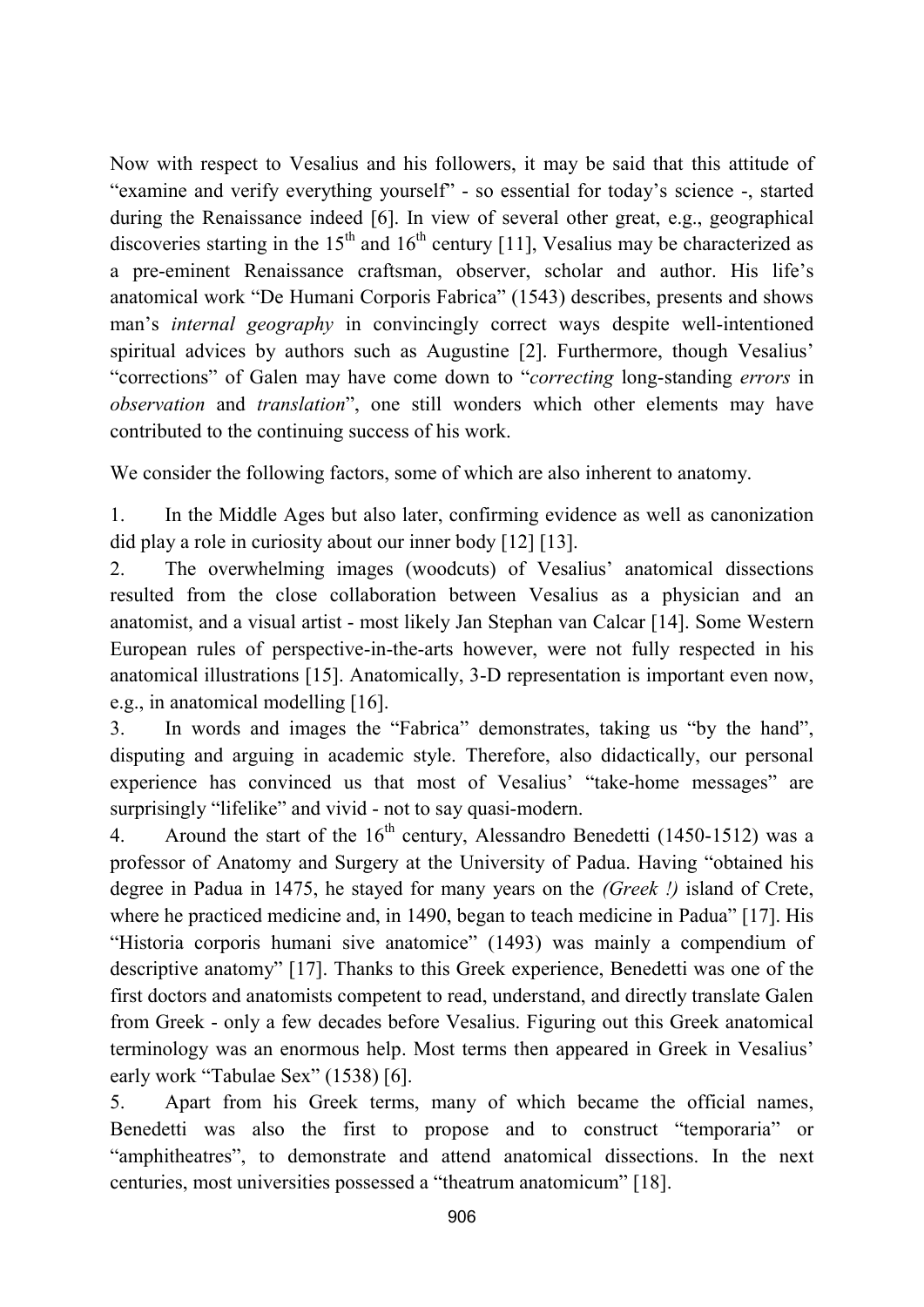# **Conclusion**

The intention of Vesalius - possibly after Rhazes - to correct Galen's mistakes, may have been helped greatly by his initial contacts with the original Byzantine / Greek texts of Galen, translated by Benedetti during his medical practice on the island of Crete. It may also serve as an example of early East-West cooperation.

## **REFERENCES**

1. Mattern S (2011) The art of medicine - Galen and his patients. The Lancet, 378, 478-479.

2. Fagan GF (2011) Introduction: Alypius in the stands. In: Fagan GF, The Lure of the Arena: Social Psychology and the Crowd at the Roman Games. Cambridge University Press, Cambridge, New York, Melbourne, Madrid, Cape Town, Singapore, São Paulo, Delhi, Tokyo, Mexico City, 1-8.

3. Spangler DL (2010) Heavenly Bodies: Religious Issues in Cognitive Behavioral Treatment of Eating Disorders. Cognitive and Behavioral Practice, 17, 358-370.

4. Gwynn DM (2007) From Iconoclasm to Arianism: The Construction of Christian Tradition in the Iconoclast Controversy. Greek, Roman, and Byzantine Studies, 47, 225-251.

5. Okka B, Demirci M (2012) The curriculum and education of medicine after Galen in Alexandria, Egypt. Saudi Medical Journal, 33, 937-941.

6. Compier AH (2012) Rhazes in the Renaissance of Andreas Vesalius. Medical History, 56, 3-25.

7. Customer Discussions > Can the Schism of 1054 be bridged?, May 17, 2009. Retrieved September 17, 2014 from [Orthodox Christianity forum](http://www.amazon.com/forum/orthodox%20christianity/ref=cm_cd_f_h_dp_t?_encoding=UTF8&cdAnchor=orthodox%20christianity&cdForum=Fx1AFLUNX6VIAEQ)

8. Deręgowski JB, Parker DM, Massironi M (1994) The perception of spatial structure with oblique viewing: an explanation for Byzantine perspective? Perception, 23, 5-13.

9. Greek Bible text from: Novum Testamentum Graece, 28<sup>th</sup> revised edition, B. Aland et al. (Eds.) © 2012 Deutsche Bibelgesellschaft, Stuttgart. Retrieved October 1, 2014 from [http://www.nestle-aland.com/en/read-na28](http://www.nestle-aland.com/en/read-na28-online/text/bibeltext/lesen/stelle/52/20001/29999/) [online/text/bibeltext/lesen/stelle/52/20001/29999/](http://www.nestle-aland.com/en/read-na28-online/text/bibeltext/lesen/stelle/52/20001/29999/)